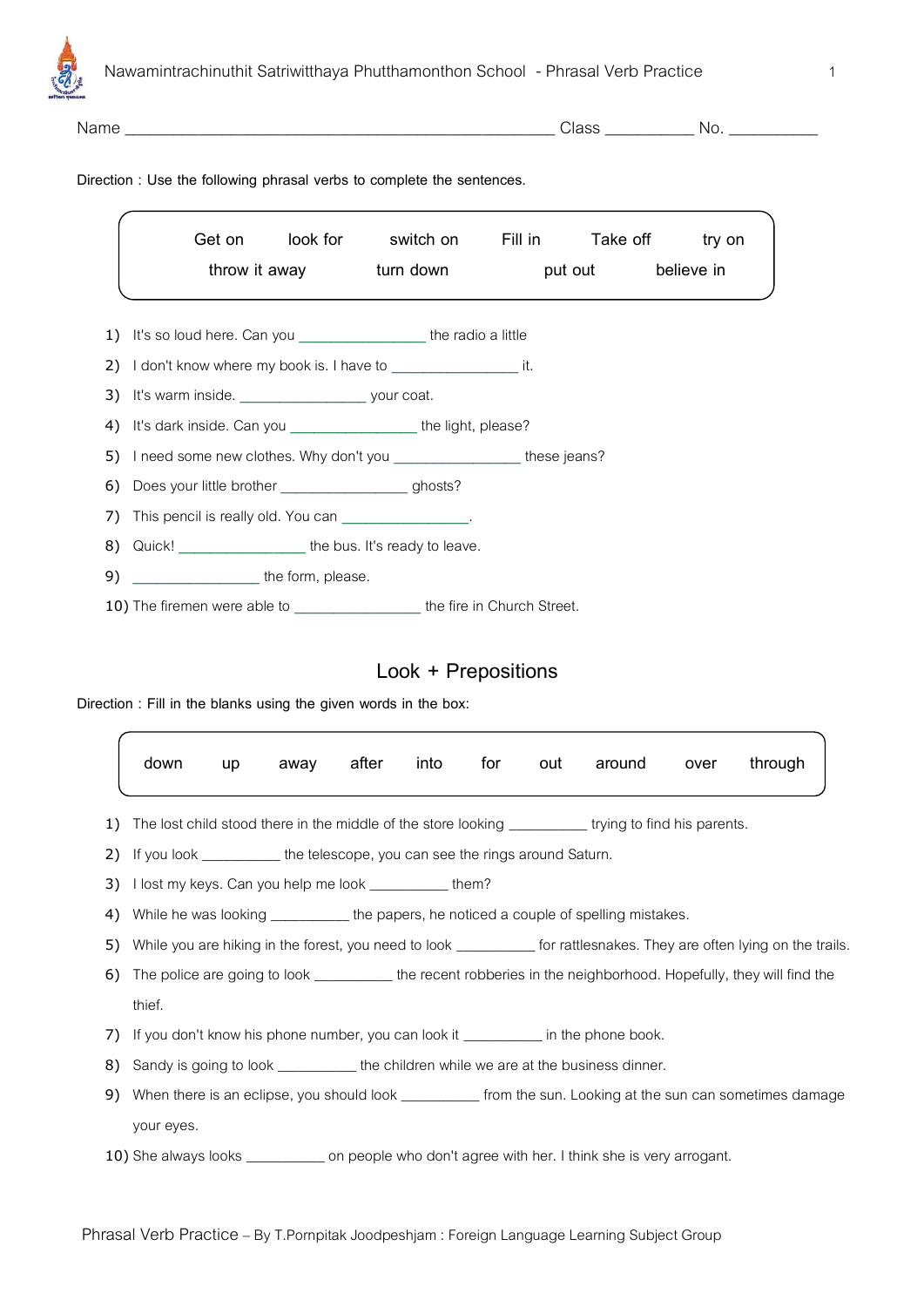

#### **Direction : Complete the sentences using the given words below :**

**keep up, break out, look forward to, called off, passed away made up, carried away, do without, run out, put up with**

- 1. I just cannot \_\_\_\_\_\_\_\_\_\_\_\_\_\_\_\_\_\_\_\_\_\_\_\_\_ my mobile. I always keep it with me.
- 2. A friend of mine has \_\_\_\_\_\_\_\_\_\_\_\_\_\_\_\_\_\_\_\_ her wedding.
- 3. She was very sad because her father \_\_\_\_\_\_\_\_\_\_\_\_\_\_\_\_\_\_\_\_ last week.
- 4. I got \_\_\_\_\_\_\_\_\_\_\_\_\_\_\_\_\_\_\_\_\_\_ by his enthusiasm.
- 5. I'm afraid; we have \_\_\_\_\_\_\_\_\_\_\_\_\_\_\_\_\_\_\_\_\_\_\_\_\_\_ apple juice. Will an orange juice do?
- 6. Your website has helped me a lot to \_\_\_\_\_\_\_\_\_\_\_\_\_\_\_\_\_\_\_\_the good work.
- 7. I \_\_\_\_\_\_\_\_\_\_\_\_\_\_\_\_\_\_\_\_\_ seeing my friends again.
- 8. His mother can't \_\_\_\_\_\_\_\_\_\_\_\_\_\_\_\_\_\_\_\_\_\_ his terrible behavior anymore.
- 9. Don't smoke in the forest. Fires **we are assised as a controlled to the sear**.
- 10. As an excuse for being late, she \_\_\_\_\_\_\_\_\_\_\_\_\_\_\_\_\_\_\_ a whole story.

**Direction : Complete the phrasal verbs according to their meanings in brackets.**

|    | 1. Find the meaning of the word in a dictionary. |  |
|----|--------------------------------------------------|--|
|    | 2. Be quick.                                     |  |
| 3. | Remove your shoes.                               |  |
|    | 4. Somebody has to <b>take care of</b> the baby. |  |
|    | 5. I will enter the train now.                   |  |
|    | 6. Why don't you take a seat?                    |  |
|    | 7. The firemen <b>extinguish</b> the fire.       |  |
|    | 8. I want to <b>complete</b> the form.           |  |
| 9. | Where can I see if the sweater fits me?          |  |
|    | 10. She wants to <b>discover</b> the truth?      |  |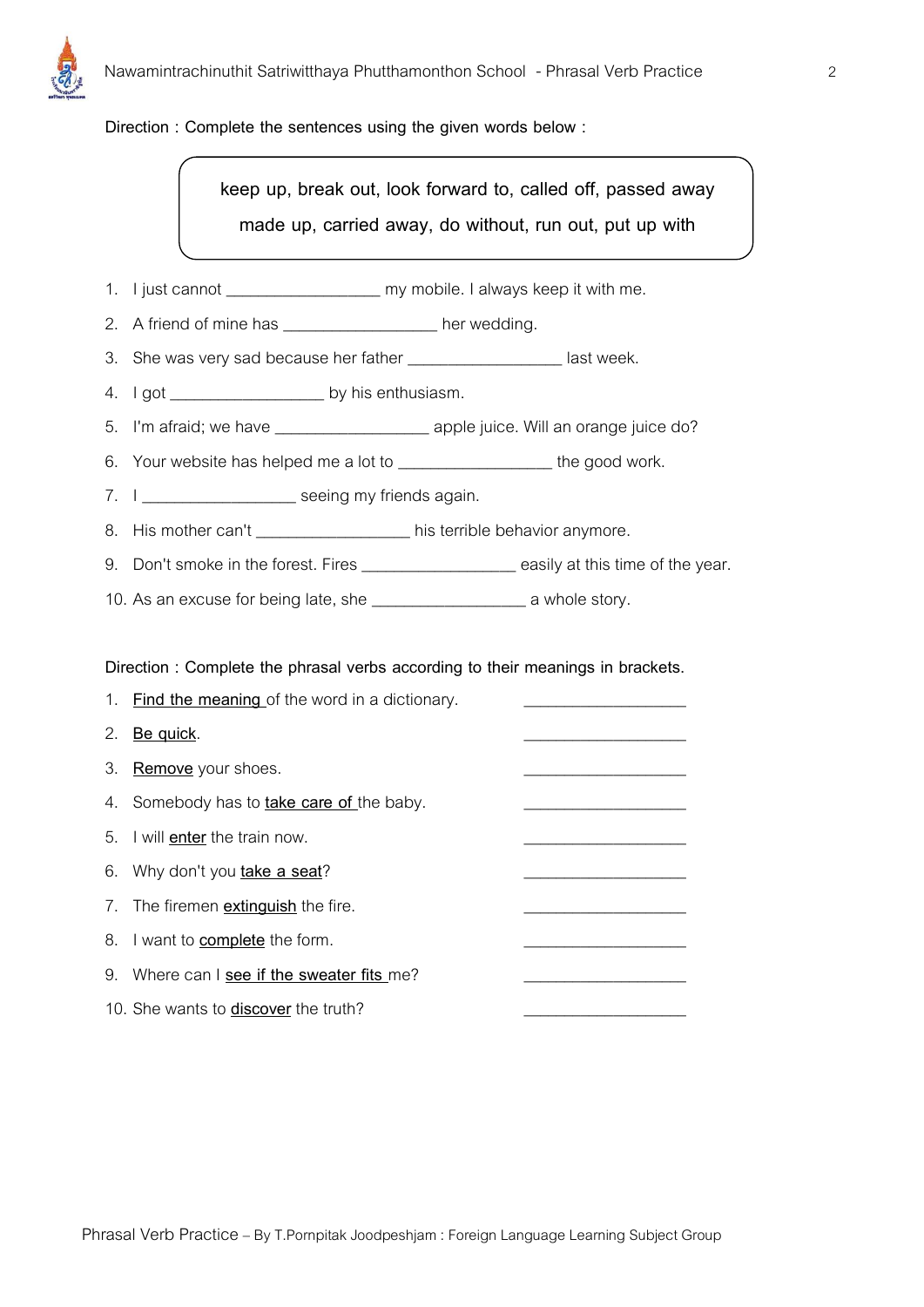

# **PHRASAL VERBS**

Direction : Use the correct phrasal verb to complete the phrase and make sure you apply the verbs in the correct tenses. **EXERCISE 1**

|    | find out                                                                                                           | get on with        | hold on | get away | take after                                                                                           |  |  |  |
|----|--------------------------------------------------------------------------------------------------------------------|--------------------|---------|----------|------------------------------------------------------------------------------------------------------|--|--|--|
|    | cut down                                                                                                           | look after put off |         |          | add up put s'one through                                                                             |  |  |  |
|    | look for                                                                                                           | get over           | turn up |          | break out come up with                                                                               |  |  |  |
|    |                                                                                                                    |                    |         |          |                                                                                                      |  |  |  |
|    | 1. Have you _________________________ if you won the competition yet?                                              |                    |         |          |                                                                                                      |  |  |  |
|    | 2. I need to ________________________ from work and take a holiday.                                                |                    |         |          |                                                                                                      |  |  |  |
|    |                                                                                                                    |                    |         |          |                                                                                                      |  |  |  |
|    | 3. She still hasn't _______________________ the death of her cat.                                                  |                    |         |          |                                                                                                      |  |  |  |
| 4. | My daughter is a great cook, she really _____________________ her mother.                                          |                    |         |          |                                                                                                      |  |  |  |
| 5. |                                                                                                                    |                    |         |          |                                                                                                      |  |  |  |
|    | 6. Extension 28? I'll ____________ you _________.                                                                  |                    |         |          |                                                                                                      |  |  |  |
|    | 7. She promised to ______________________her cigarette smoking to six a day.                                       |                    |         |          |                                                                                                      |  |  |  |
|    | 8. He spent the entire night thinking and in the end <b>contain the senarch and in the spent</b> a brilliant idea. |                    |         |          |                                                                                                      |  |  |  |
|    | 9. I'm afraid your story is not believable. It just doesn't __________________.                                    |                    |         |          |                                                                                                      |  |  |  |
|    | 10. Diana ________________________ my cats while I was away on holiday.                                            |                    |         |          |                                                                                                      |  |  |  |
|    |                                                                                                                    |                    |         |          | 11. We're not ready yet, we are going to have to ______________________ the meeting until next week. |  |  |  |
|    |                                                                                                                    |                    |         |          |                                                                                                      |  |  |  |
|    | 13. Mary _______________________ twenty minutes late for the party.                                                |                    |         |          |                                                                                                      |  |  |  |
|    | 14. I'm tired of waiting for Jack. Can we ______________________ our work?                                         |                    |         |          |                                                                                                      |  |  |  |
|    | 15. The WWII generally ____________________ in 1939 the invasion of Poland by Germany.                             |                    |         |          |                                                                                                      |  |  |  |
|    |                                                                                                                    |                    |         |          |                                                                                                      |  |  |  |